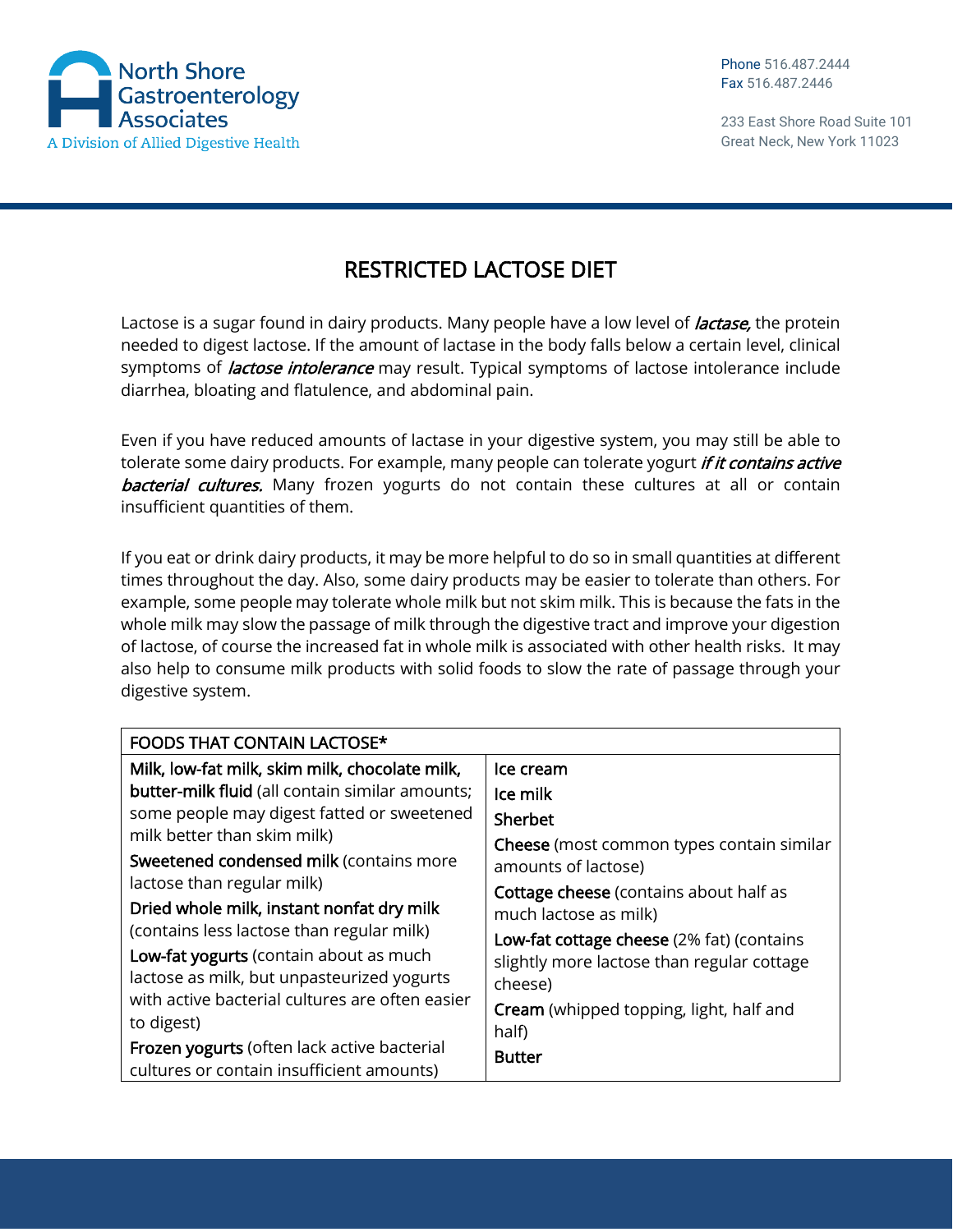

| <b>FOODS THAT MAY CONTAIN "HIDDEN" LACTOSE</b> |                                          |  |
|------------------------------------------------|------------------------------------------|--|
| "Non-dairy" creamers                           | <b>Creamed soups</b>                     |  |
| Powdered artificial sweeteners                 | Pancakes, waffles                        |  |
| Foods containing milk powder or nonfat milk    | Puddings, custards                       |  |
| solids                                         | <b>Confections</b> (including chocolate) |  |
| <b>Bread/Cake</b>                              | Certain meat products                    |  |
| Margarine (including some labeled as 100%      |                                          |  |
| corn oil)                                      |                                          |  |

| Recommended<br>Daily | <b>Foods To Include</b>                                                                                                                                                                                                                                                                                                                                                                        | <b>Foods To Omit</b>                                                                                                                                                                                                                                                                                                                 |
|----------------------|------------------------------------------------------------------------------------------------------------------------------------------------------------------------------------------------------------------------------------------------------------------------------------------------------------------------------------------------------------------------------------------------|--------------------------------------------------------------------------------------------------------------------------------------------------------------------------------------------------------------------------------------------------------------------------------------------------------------------------------------|
| As desired           | <b>MILK AND MILK PRODUCTS:</b><br>Nutramigen and soybean milk may be<br>used as milk substitutes. Several non-<br>dairy instant creamers may be used.<br>READ LABELS! Coffee, instant iced tea<br>(if 100% tea), soybean milks, cocoa<br>powder or Nestle Quik (if mixed with<br>water or soybean milk), buttermilk (if<br>tolerated), carbonated beverages, fruit<br>drinks (if lactose free) | All milk and milk products of<br>any kind containing milk such<br>as skim, evaporated and<br>condensed, milk drinks, yogurt,<br>ice cream, sherbert, malted<br>milk, chocolate milk, instant<br>iced tea mixes, cream, half &<br>half, fruit drinks that contain<br>lactose, wines with sugar<br>added, some cordials and<br>liquers |
| 1 or more            | <b>MEAT, FISH, POULTRY:</b><br>All plain, boiled, broiled, braised, or<br>fried meats such as veal, beef, lamb,<br>pork, chicken, turkey, fish and game                                                                                                                                                                                                                                        | Creamed or breaded meat, fish<br>or poultry, brain, pancreas, or<br>liver                                                                                                                                                                                                                                                            |
| 1 or more            | <b>EGGS</b>                                                                                                                                                                                                                                                                                                                                                                                    | None                                                                                                                                                                                                                                                                                                                                 |
| 2-4 servings         | <b>BREAD, ROLLS, CEREAL AND</b><br><b>STARCHES:</b><br>Bread, rolls, biscuits, muffins, rice,<br>spaghetti, noodles, macaroni, white<br>and sweet potatoes (except as listed<br>to omit) waffles, pancakes. Water<br>based bread and rolls (most Italian,<br>French, Vienna, or Jewish Rye breads),                                                                                            | Bread pudding, rice pudding,<br>macaroni & cheese, creamed<br>and scalloped potatoes, au<br>gratin potatoes, bread and rolls<br>to which milk or lactose is<br>added. Biscuits, muffins,<br>pancakes, waffles, hamburger<br>or hotdog rolls unless made                                                                              |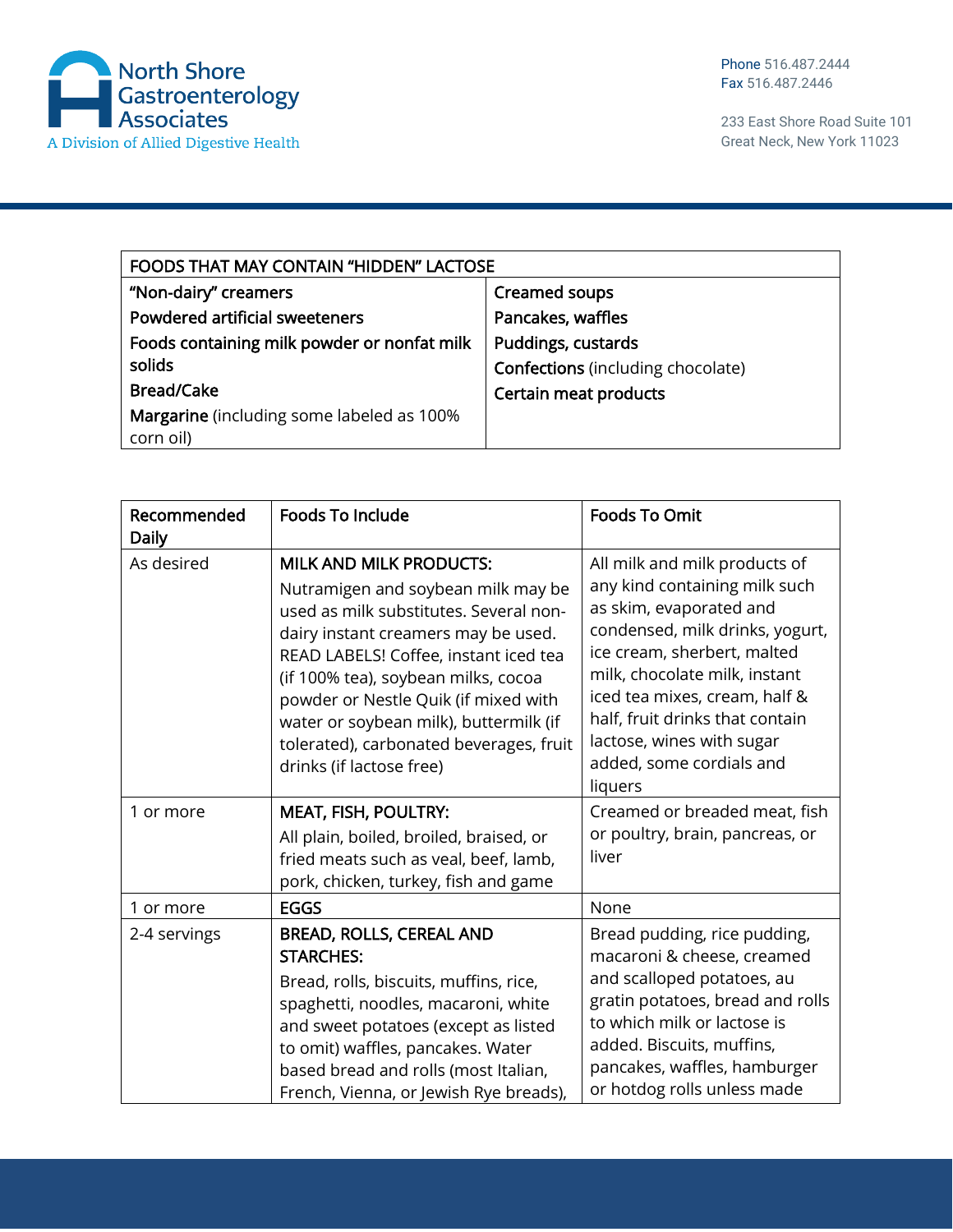

|                                                            | Rycrisp, Ritz, graham crackers, almost<br>any Jewish bakery product, any kind of<br>cereal (cooked or dry if no lactose is<br>added), infant cereals (without milk<br>solids or lactose added) | without milk. Instant cereals<br>such as Special K and Cocoa<br>Krispies |
|------------------------------------------------------------|------------------------------------------------------------------------------------------------------------------------------------------------------------------------------------------------|--------------------------------------------------------------------------|
| 3 or more                                                  | <b>VEGETABLES:</b>                                                                                                                                                                             | Any creamed, scalloped or au                                             |
| servings<br>including 1 green<br>or yellow and 1<br>potato | All vegetables except those listed to<br>be avoided, monosodium glutamate<br>100% pure                                                                                                         | gratin vegetables with<br>margarine added or bread                       |
| As desired                                                 | <b>SEASONINGS:</b>                                                                                                                                                                             | Condiments with lactose added                                            |
|                                                            | Any except those listed to be avoided,<br>monosodium glutamate 100% pure                                                                                                                       | and some spice blends                                                    |
| As desired                                                 | <b>SOUPS:</b>                                                                                                                                                                                  | Cream soups, canned and                                                  |
|                                                            | Any soup free of milk or milk                                                                                                                                                                  | dehydrated soup mixes if<br>lactose is added, or a milk                  |
|                                                            | products. Bouillon, broth, and meat<br>stock soups, cream soups, bisques,                                                                                                                      | product is added.                                                        |
|                                                            | and chowders made with water or soy<br>milk                                                                                                                                                    |                                                                          |
| 1 or more tbsp.                                            | FATS, OILS & NUTS:                                                                                                                                                                             | Cream, most dairy coffee                                                 |
|                                                            | Bacon, butter, milk-free margarine                                                                                                                                                             | creamers, sour cream, dips,                                              |
|                                                            | such a Shedd's spread, Diet Imperial,<br>salad dressings without milk solids,                                                                                                                  | sauces and salad dressings<br>containing milk or milk                    |
|                                                            | vegetable oils and shortenings, olives,                                                                                                                                                        | products, cream cheese                                                   |
|                                                            | mayonnaise, non-dairy creamers such                                                                                                                                                            |                                                                          |
|                                                            | as Coffeemate and Coffee Rich,                                                                                                                                                                 |                                                                          |
|                                                            | whipped toppings without milk<br>products added, any kind of nuts                                                                                                                              |                                                                          |
| 2 servings                                                 | <b>FRUITS:</b>                                                                                                                                                                                 |                                                                          |
| including 1 citrus                                         | All fresh, canned, or frozen, any plain                                                                                                                                                        |                                                                          |
| fruit or tomato                                            | fruit, dried fruit, yogurt if tolerated                                                                                                                                                        |                                                                          |
|                                                            | <b>DESSERTS:</b>                                                                                                                                                                               | Custard or cream pies, cream<br>puffs, custard, puddings, ice            |
|                                                            | Water and fruit ices, gelatin, angel<br>food cake, pies, cookies, and cakes,                                                                                                                   | cream, most chocolate                                                    |
|                                                            | any made without milk or milk                                                                                                                                                                  | desserts, most soufflés, and                                             |
|                                                            | products, homemade cakes and                                                                                                                                                                   | mousses, strained infant                                                 |